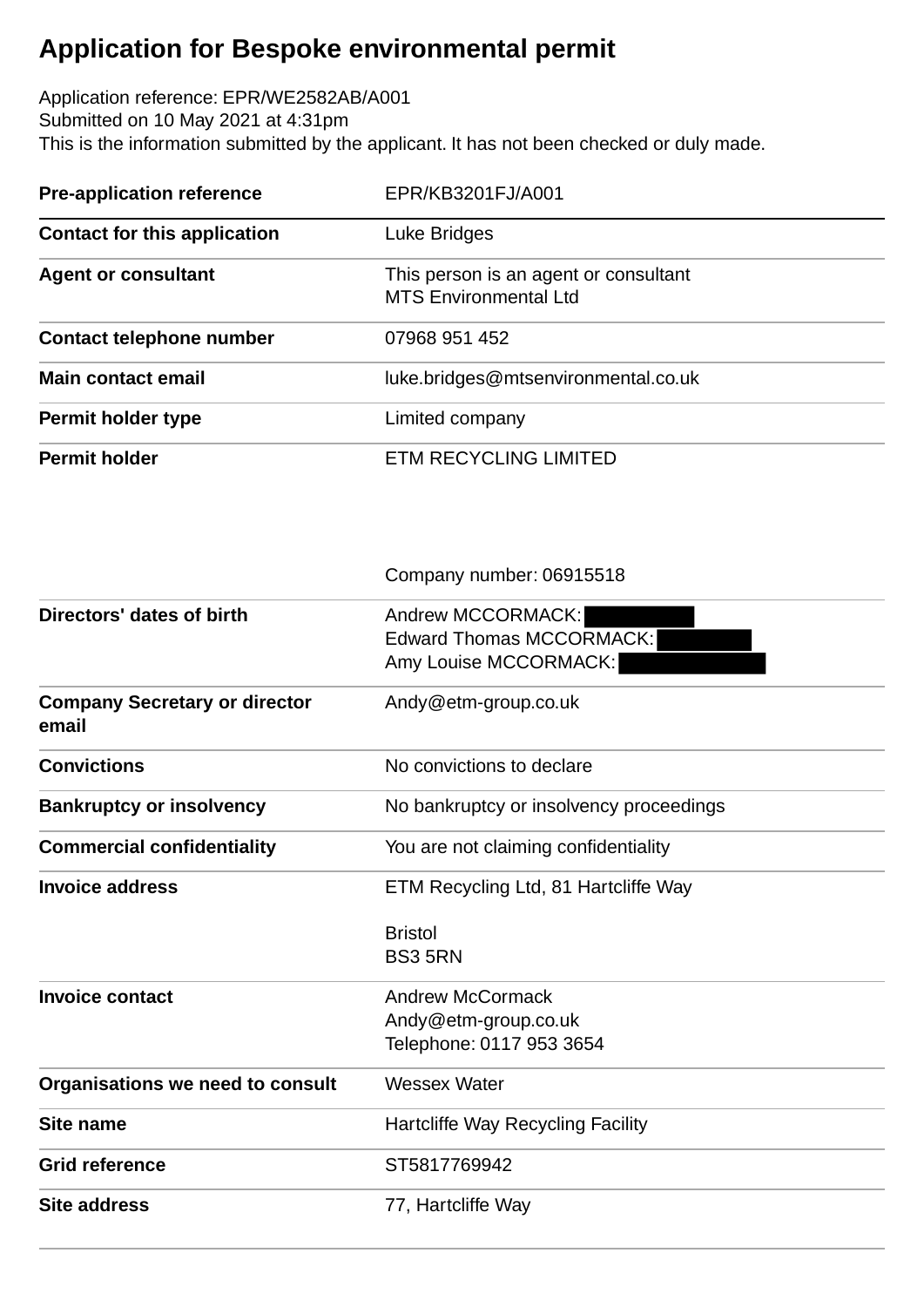|                                      | <b>Bristol</b><br><b>BS3 5SB</b>                   |
|--------------------------------------|----------------------------------------------------|
|                                      |                                                    |
| Site plan                            | HW-MTS-DR-PL-02.pdf                                |
|                                      | HW-MTS-DR-PL-01.pdf                                |
|                                      | HW-MTS-DR-PL-03.pdf                                |
| <b>Site condition report</b>         | <b>ETM Hartcliffe SCR.pdf</b>                      |
| <b>Non-technical summary</b>         | <b>ETM Hartcliffe NTS.pdf</b>                      |
| <b>Permit</b>                        | Bespoke environmental permit                       |
| <b>Activities</b>                    | Metal recycling site - mixed metals                |
|                                      | Physical treatment of nonhazardous waste           |
| <b>Total non-hazardous waste</b>     | 50000; 5000;                                       |
| throughput (tonnes a year)           |                                                    |
| Total non-hazardous waste stored     | 2500; 600;                                         |
| (tonnes)                             |                                                    |
| Total hazardous waste throughput     | 5000; 0;                                           |
| (tonnes a year)                      |                                                    |
| <b>Total hazardous waste stored</b>  | 500; 0;                                            |
| (tonnes)                             |                                                    |
| Daily capacity for Treatment in      | 75                                                 |
| shredders of metal waste (tonnes)    |                                                    |
|                                      |                                                    |
| Daily capacity for Treatment of      | 10                                                 |
| hazardous waste (tonnes)             |                                                    |
| <b>Types of waste list</b>           | Hartcliffe Way Table 1a EWC codes.csv              |
| D and R codes                        | D9, D15, R3, R4, R5, R13; D9, D15, R3, R4, R5, R13 |
| <b>Technical competence evidence</b> | <b>WAMITAB or EPOC qualification</b>               |
|                                      | Evidence files uploaded:                           |
|                                      | Luke and Harvey COTC combined.pdf                  |
| <b>Technically competent manager</b> | technically-competent-manager-details-form.doc     |
| <b>Management system</b>             | Your own management system                         |
|                                      | Summary:                                           |
|                                      | ETM Hartcliffe EMS 18-1-21-combined.pdf            |
| Fire prevention plan                 | ETM Hartcliffe - FPP.pdf                           |
| <b>Environmental risk assessment</b> | ETM Hartcliffe - H1 RA.pdf                         |
| <b>Climate Change Risk Screening</b> | No assessment required                             |
| <b>Emissions and monitoring</b>      | Not required                                       |
| <b>Technical standards</b>           | technical-standards-form.docx                      |
|                                      |                                                    |